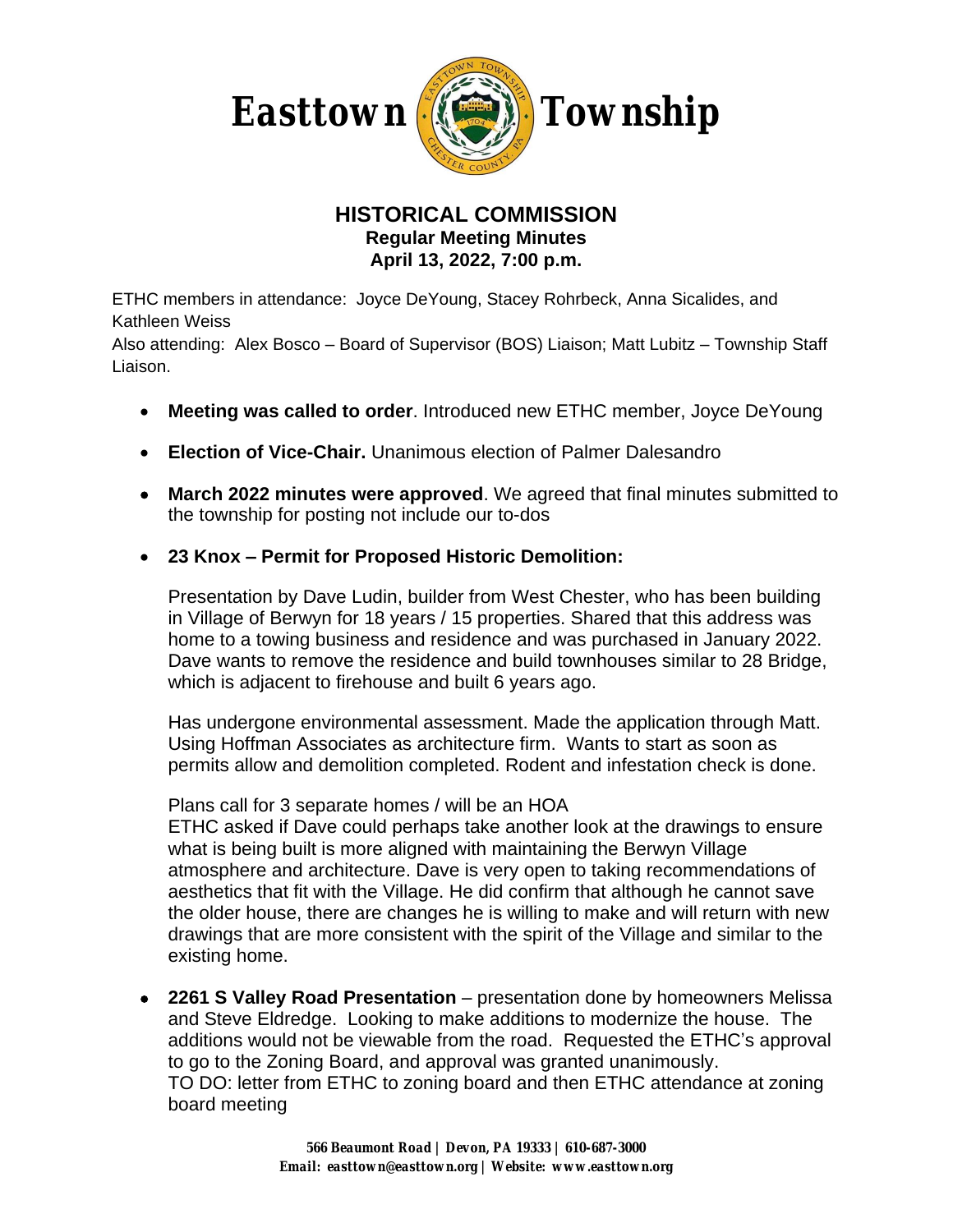*Page 2*

- **Other Business**
	- **o** Interactive Map Matt provided a tutorial and reviewed the features of this map. Most research starts with using the "gear" icon. Also we all agreed finding the map on the township page was not intuitive and it was easier to find via a google search
	- **o** Update on Vacancies application process to fill vacancy due to Cheryl Harper's resignation closes 4/22. Kathleen and Stacey will complete candidate interviews
	- **o** Review of Comprehensive Plan skipped for this meeting due to time constraints
	- **o** Liaison Reports
		- Kathleen attended PC meeting / continued conversation about crosswalks. Also PC wants to see everything that comes through as the issues relate to the ETHC so as to be able to weigh in
		- Anna attended 2 zoning ordinance meetings and explained the ETHC's role and also explained the map usage.
		- Liaisons we need a permanent zoning board liaison, other than Anna, and we also need a backup for both liaisons. We tabled this until our May meeting when we will most likely have more members present
		- Michelle Bradley provided an update on Historic Waynesborough: tree assessment complete and Bartlett recommended 3 trees be removed
		- Upcoming BOS meetings we should put May 24 on our calendar to attend meeting covering our part of the zoning code.
- **Upcoming Article** Michele Bradley will continue to write about Historic Waynesborough. In the first issue, she has covered the medals, then Anthony Wayne himself in the next article, and the final will be the home / property
- **Training for ETHC Members**  this will be done by a combination of self-service learning coupled with follow-up by various subject matter experts currently on the ETHC
- **TE Historical Society and CCHPN**  Anna provided both organizations with our email addresses so that we will receive their information. Anna reminded us of CCHPN's annual picnic taking place on 6/22/22 at Thornbury Farm
- **Mapping**  we reviewed teams and timelines for mapping project. Anna confirmed that as we do the work in the field we complete on paper and then input electronically
- **Public Comment**  Alex Bosco asked how he could find out information about his house – builder and architect. After much discussion the consensus was that he reach out to Radnor Historical Society, as a "duplicate" of his house exists in Wayne, Radnor Township